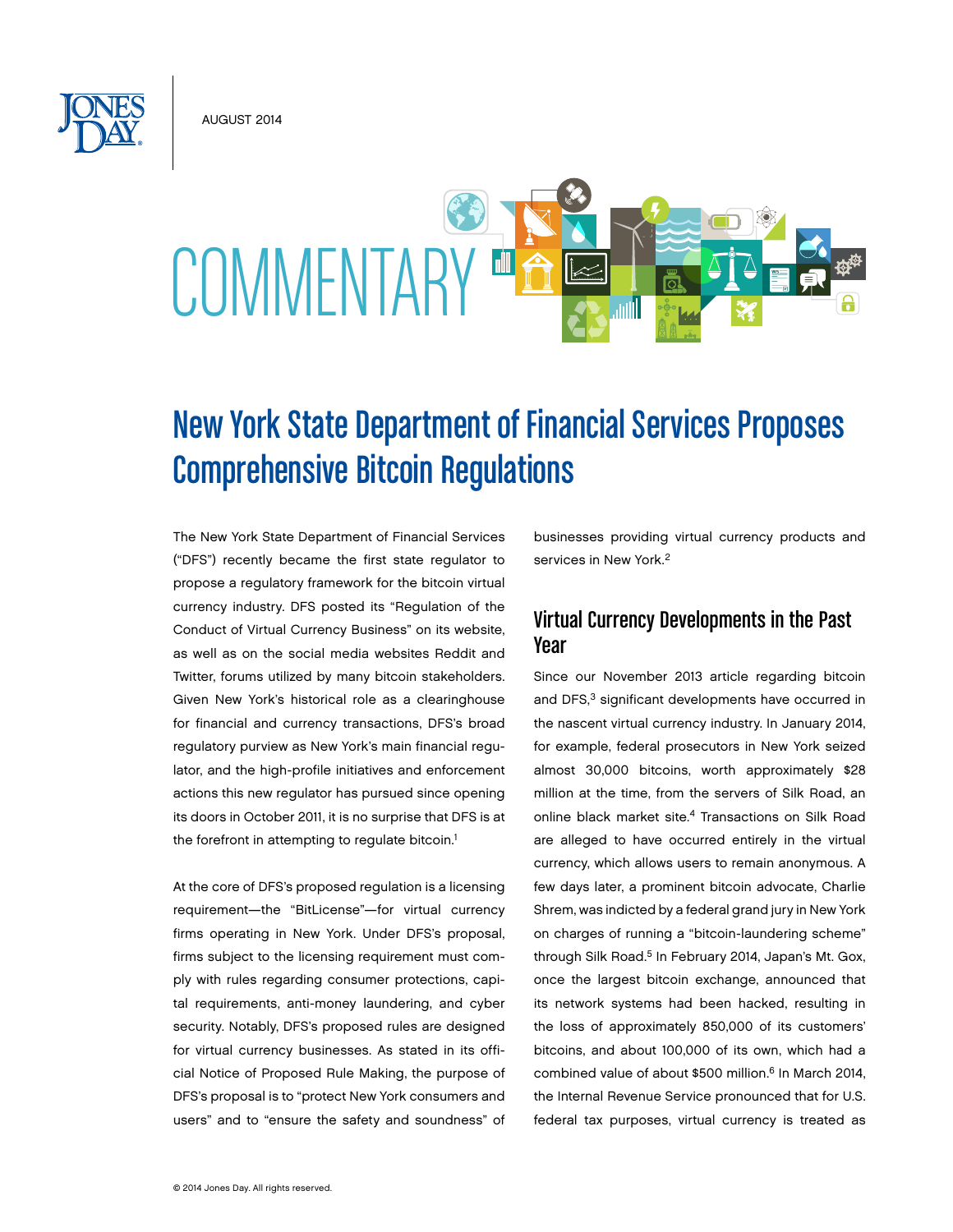property, not currency.7 Because this ruling has significant implications for when and how a taxpayer should report any gain or loss on transactions involving virtual currency, some commentators have suggested that it could reduce the volume of virtual currency business. And in April 2014, the Chinese government ordered commercial banks and payment firms to shut down all bitcoin trading accounts.<sup>8</sup>

While these reports, and the recent volatility of bitcoin's price, suggest that the bitcoin market is incurring some growing pains, there are other signs that it has begun to mature and stabilize. In May 2014, a pair of prominent bitcoin investors disclosed in a regulatory filing their intent to list a bitcoin exchange-traded fund on the Nasdag stock exchange.<sup>9</sup> In June 2014, the State of California repealed a state law prohibiting commerce using anything but U.S. currency.<sup>10</sup> California businesses may now accept virtual currencies as a form of payment. In July 2014, the European Banking Authority warned banks that they should not buy, hold, or sell virtual currencies until regulators develop adequate safeguards.<sup>11</sup> Significantly, a handful of major retailers have recently announced that they would take bitcoin as a form of payment, and real estate deals in excess of a million dollars have reportedly been completed solely with the virtual currency.12

These developments have shaped the marketplace within which bitcoin firms operate. For virtual currency businesses, however, DFS's regulatory action may have the greatest impact.

### The BitLicense

Scope of the Licensing Requirement. The centerpiece of DFS's proposed bitcoin regulations is the "BitLicense," an idea which DFS introduced in November 2013.13 In order to engage in "virtual currency business activity" involving New York, a firm would be required to obtain a license from DFS.<sup>14</sup> A BitLicense would be required to:

- 1) receive or transmit virtual currency on behalf of consumers;
- 2) secure, store, or maintain custody or control of such virtual currency on behalf of customers;
- 3) perform retail conversion services;
- 4) buy and sell virtual currency as a customer business; and
- 5) control, administer, or issue virtual currency.<sup>15</sup>

DFS's proposed regulation would exempt three types of entities from the licensing requirement: (1) merchants and consumers, (2) virtual currency "miners," and (3) firms approved under New York law to conduct exchange services and to engage in virtual currency business activity.<sup>16</sup>

The BitLicense Application. To obtain a BitLicense, a firm must submit an application and an application fee to DFS.<sup>17</sup> The application must include, among other things:

- for each principal director, officer, shareholder, and beneficiary, detailed biographical information, a background report, and a complete set of fingerprints;
- a detailed business plan;
- • current and projected financial statements; and
- • "an explanation of the methodologies used to calculate the value of Virtual Currency in Fiat Currency," that is, currency issued and designated by a government as legal tender.<sup>18</sup>

DFS must approve or deny each application within 90 days of filing a complete application.<sup>19</sup> Once issued, the BitLicense remains effective until surrendered by the licensee or revoked or suspended by DFS.<sup>20</sup> DFS may revoke or suspend a BitLicense, for example, for a violation of any provision of the proposed regulations.<sup>21</sup>

A firm with a BitLicense must obtain DFS's prior approval before taking any action that may result in a material change to an existing product or service or that may result in a change of control of the licensed firm or its assets.<sup>22</sup>

# Compliance, Capital, and Examination Requirements

DFS's proposed bitcoin regulations set out detailed requirements for compliance, capital, books and records, and reporting.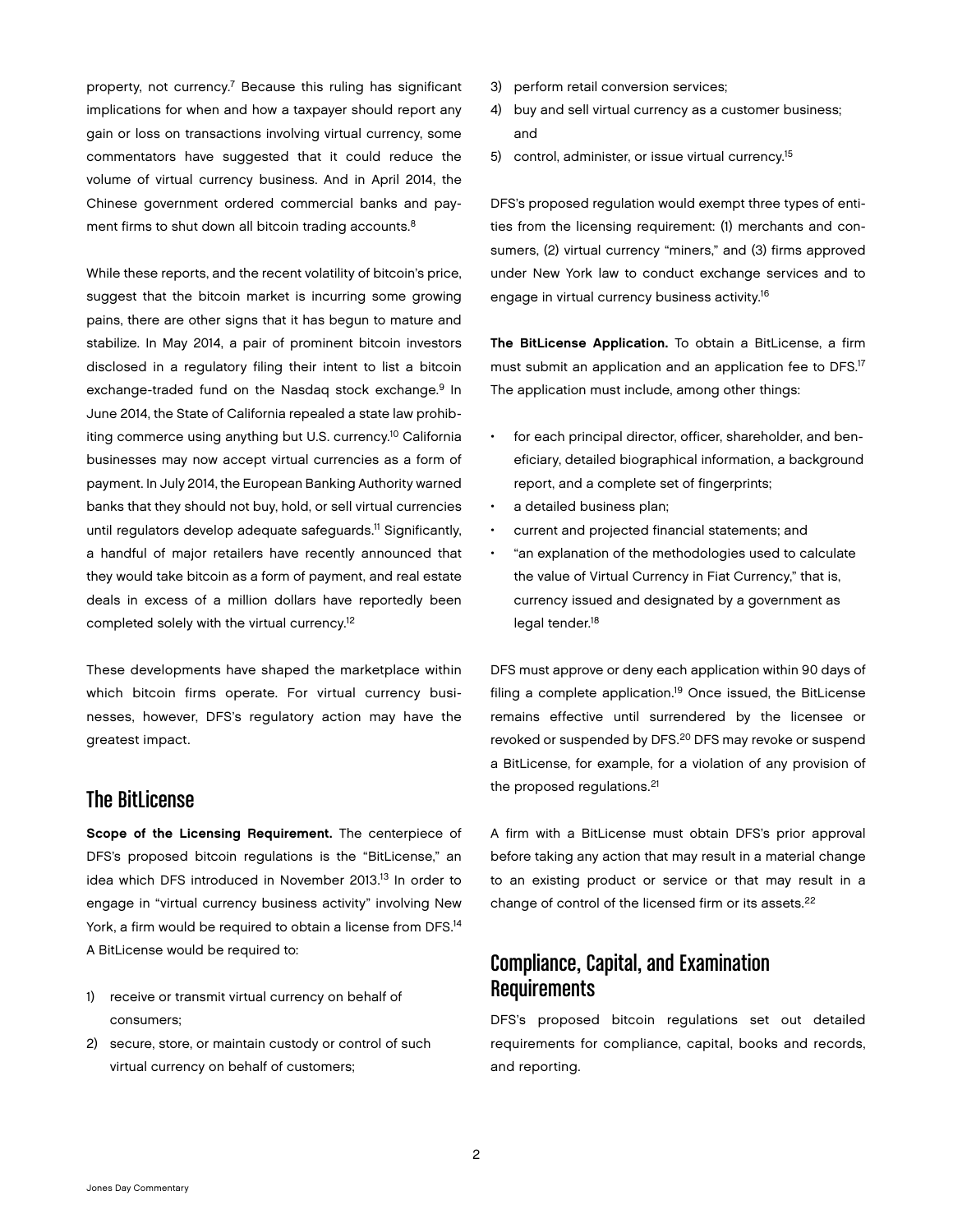Compliance Requirements. To ensure compliance with all applicable federal and state laws, rules, and regulations, a virtual currency firm will be required to designate a compliance officer and to maintain written compliance policies reviewed and approved by its governing body.<sup>23</sup> The firm's compliance policies must include policies regarding antifraud, anti-money laundering, cyber security, data privacy, and information security.

Capital Requirements. DFS's proposed regulations require virtual currency firms to maintain capital in levels sufficient to maintain the firm's financial stability.<sup>24</sup> DFS will determine a licensee's capital requirements based on a variety of factors, such as the volume of the firm's virtual currency business, the amount of leverage used by the firm, and the firm's liquidity position. Furthermore, the proposed rules restrict a firm's investment of retained earnings to certain types of low-risk investments, such as U.S. government securities, with maturities of up to one year.

Books and Records. For at least ten years, each firm must keep books and records, including information regarding each and every transaction, bank statements, minutes of board meetings, compliance records, including customer identification documents, and documentation of consumer complaints.25 At DFS's request, each licensed firm must provide immediate access to all of its facilities and records.

Reporting Requirements and Regular Examinations. Each virtual currency firm must submit quarterly and audited annual financial statements to DFS.26 Notably, each licensee must notify DFS in writing of any proposed change to the methodology used by the firm to calculate the value of virtual currency in fiat currency. Whenever DFS deems necessary, and at least every two years, DFS shall examine a virtual currency firm's financial condition, safety and soundness, management policies, compliance with laws and regulations, and any activities outside of New York State affecting the firm's New York business.27

# Anti-Money-Laundering Compliance

DFS's proposed regulatory framework requires virtual currency firms to establish and maintain an anti-moneylaundering program ("AML").<sup>28</sup> The firm's governing body must

review and approve a written AML policy, and the firm must designate an individual as responsible for overseeing and enforcing the firm's AML program. At a minimum, a licensee's AML program will include internal policies and procedures and ongoing training for appropriate personnel to ensure compliance with AML laws. As part of its AML program, each firm must keep detailed records for each transaction involving virtual currency, including the identity of the parties involved and the precise time of the transaction.

Customer Verification. When opening a new account for a customer, the firm must verify the customer's identity and check it against lists maintained by the U.S. Treasury Department's Office of Foreign Asset Control. For any transaction involving more than \$3,000, the licensed firm must require verification of the identity of the account holder initiating the transaction. Additional factors, such as high-risk customers, high-volume accounts, or accounts on which a suspicious activity report has been filed, may require enhanced due diligence. Enhanced due diligence is mandatory for accounts involving foreign entities, and accounts with foreign shell entities are prohibited.

Reporting of Suspected Fraud and Illicit Activity. Firms must monitor transactions for activity that might signify money laundering, tax evasion, or any illegal or criminal activity. The firm must immediately notify DFS upon detection of a suspicious transaction, including any transaction, or series of transactions, exceeding \$10,000 by a person in a day.

### Cyber Security Requirements

Under DFS's proposed regulations, licensed firms will also be required to implement a cyber security program.<sup>29</sup> Among other things, the firm's cyber security program must address information security, systems and network security, customer data privacy, and business continuity and recovery planning. The proposed rules specifically require the cyber-security program to provide for various "audit functions," including an annual assessment of the vulnerability of its systems; audit trail systems, which allow for the complete and accurate reconstruction of all transactions; and source code reviews by independent third parties. To oversee and enforce its cyber-security program on a day-to-day basis, each firm must designate a Chief Information Security Officer.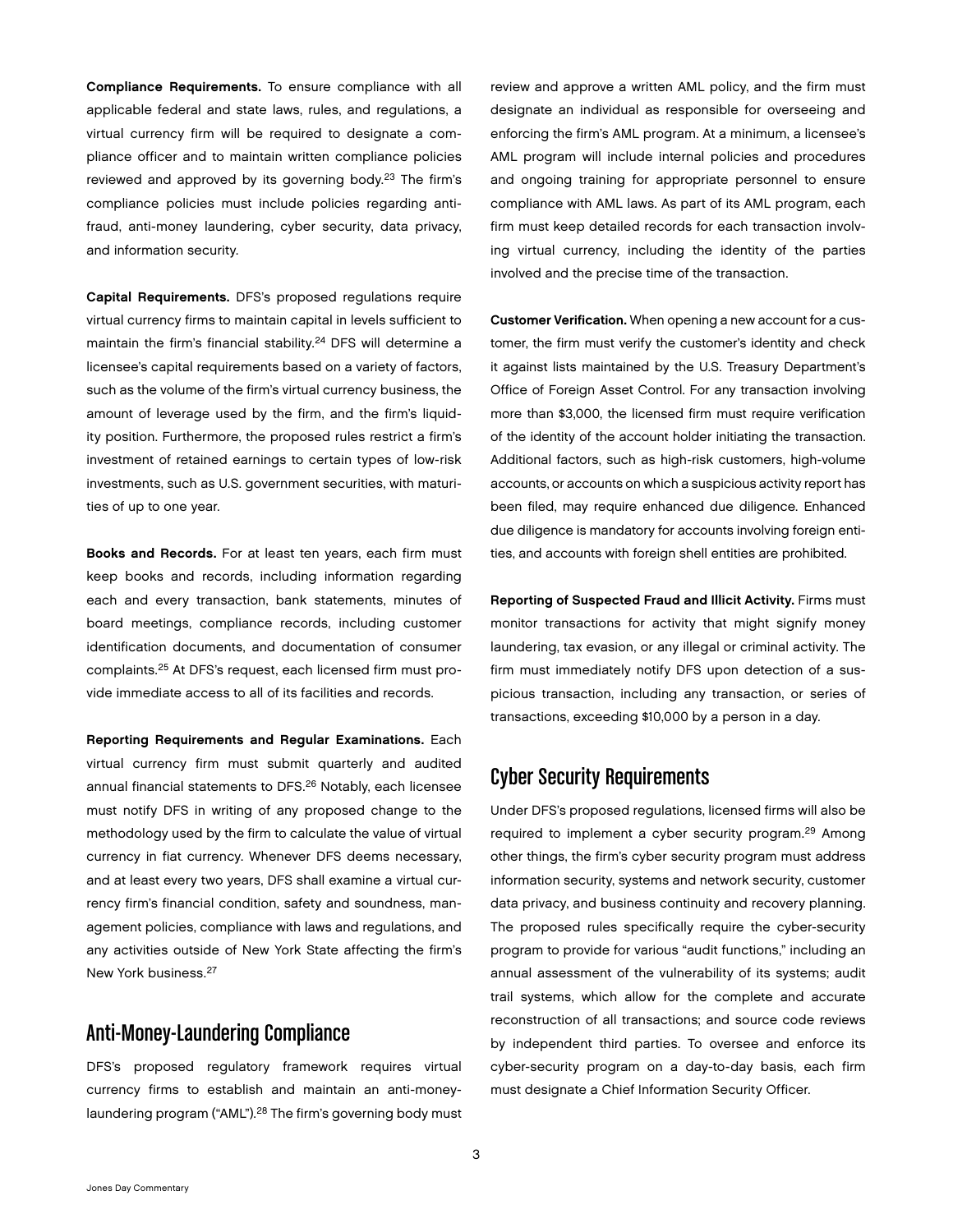Business Continuity and Disaster Recovery Plan. In case a cyber event occurs which disrupts the firm's normal business activities, each licensed firm must have in place a disaster recovery plan to ensure the continuity of services during an emergency. Among other things, the firm's business continuity plan must identify data, facilities, and personnel "essential to the continued operations" of the firm's business as well as procedures for maintaining backup facilities and systems to enable the recovery of data and resumption of operations. Each firm must maintain a copy of its business continuity plan at an off-site location.

### Consumer Protection

DFS's proposed bitcoin regulations also provide protections for customer assets.

Consumer Assets. For the protection of the firm's customers, a licensed firm must maintain a bond or trust account in U.S. dollars in a form and amount acceptable to DFS.<sup>30</sup> The firm must also hold virtual currency "of the same type and amount," which it owes to each customer. DFS's proposed regulations prohibit firms from using or encumbering assets held by the firm on behalf of an account holder.

Consumer Disclosures. Licensed firms must disclose to customers general terms and conditions for doing business with the firm, including the customer's right to monthly account statements, as well as all material risks associated with the firm's products, services, and activities and with virtual currency in general.<sup>31</sup> In disclosing material risks, DFS's proposed rules require the firm to state that virtual currency "is not legal tender," that transactions in virtual currency are "generally irreversible," that virtual currency's value derives from "the continued willingness of market participants to exchange Fiat Currency for Virtual Currency," and that "the nature of Virtual Currency may lead to an increased risk of fraud or cyber attack." A licensed firm must also disclose details specific to each transaction, including the amount of the transaction and any fees charged to the customer.

Consumer Complaint Policies. DFS's proposed regulations require virtual currency firms to establish written policies and procedures pertaining to the resolution of customer complaints.32 In addition to disclosing the firm's mailing address, email address, and telephone number for receiving complaints, the firm must also provide notice that consumers can contact DFS regarding complaints. Once a transaction is complete, a licensed firm must provide a detailed receipt to its customers.<sup>33</sup>

Advertising and Marketing. In any advertising materials, virtual currency firms must include a legend showing that the firm is licensed by DFS.<sup>34</sup> Licensees must maintain records of all advertising and marketing materials for examination by DFS.

### Conclusion

The initial 45-day window for public comment on DFS's proposed BitLicense regulatory framework opened on July 23, 2014, the official publication date of DFS's notice of rulemaking. Members of the virtual currency industry immediately requested additional time to consider and respond to DFS's BitLicense proposal since it is the first of its kind and may serve as a model for other jurisdictions. Some commentators, for example, have argued that the proposed rules are too onerous for small businesses. Instead, they recommend either relaxing the reporting burdens or exempting small virtual currency firms altogether.

In response, DFS has extended the comment period by an additional 45 days. Comments are now due on October 21, 2014. As it currently stands, the proposed regulations require any existing firm that would be subject to the licensing requirement to apply for a BitLicense within 45 days of the effective date of the proposed DFS regulations.

We will continue to monitor developments with DFS's proposed bitcoin regulations, along with DFS initiatives generally.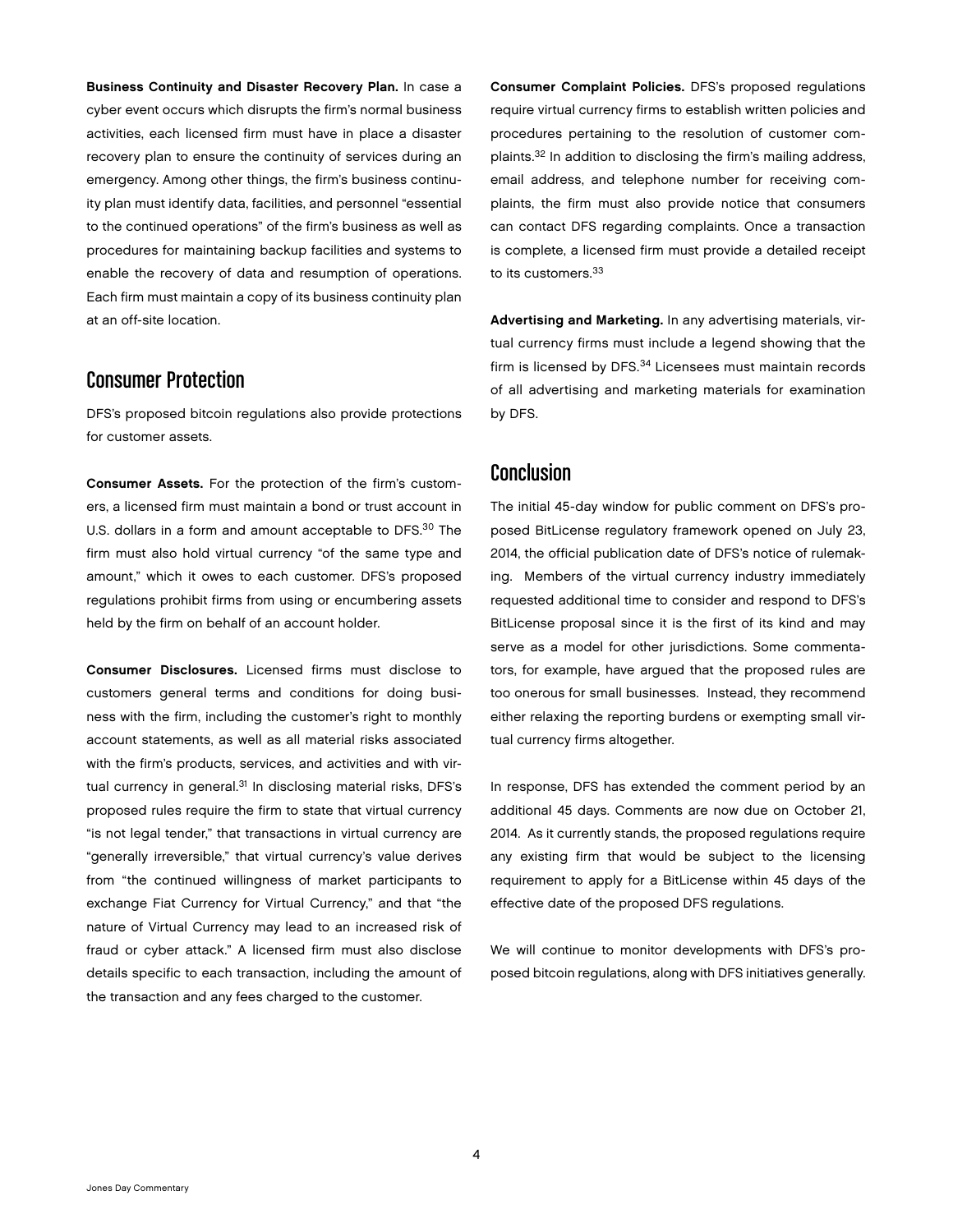# Lawyer Contacts

For further information, please contact your principal Firm representative or one of the lawyers listed below. General email messages may be sent using our "Contact Us" form, which can be found at [www.jonesday.com.](www.jonesday.com)

#### Robert W. Gaffey

New York +1.212.326.7838 [rwgaffey@jonesday.com](mailto:rwgaffey@jonesday.com)

#### Harold K. Gordon

New York +1.212.326.3740 [hkgordon@jonesday.com](mailto:hkgordon@jonesday.com)

#### Henry Klehm III

New York +1.212.326.3706 [hklehm@jonesday.com](mailto:hklehm@jonesday.com)

#### Howard F. Sidman

New York +1.212.326.3418 [hfsidman@jonesday.com](mailto:hsidman@jonesday.com)

#### Jayant W. Tambe

New York +1.212.326.3604 [jtambe@jonesday.com](mailto:jtambe@jonesday.com)

#### Michael Caputo

New York +1.212.326.3908 [mcaputo@jonesday.com](mailto:mcaputo@jonesday.com)

#### Paul Bartholomew Green

Irvine +1.949.553.7585 [bartgreen@jonesday.com](mailto:bartgreen@jonesday.com)

### **Endnotes**

- 1 For a general discussion of the creation of DFS and its powers, please see our December 2011 *Jones Day Commentary*, "The Department of Financial Services: New York's Newest Financial Regulator" (http:// www.jonesday.com/department\_of\_financial\_services/). For a discussion of DFS's regulatory and enforcement activities in the first year following its inception, please see our May 2013 *Jones Day Commentary*, "The New York State Department of Financial Services at the One-Year Mark: A New Aggressive Regulator Worth Following" (http://www.jonesday.com/the-new-york-state-department-of-financial-services-at-the-one-year-mark-a-new-aggressive-regulatorworth-following-05-10-2013/). For a discussion of DFS's regulatory and enforcement activities in the second year following its inception, please see our May 2014 *Jones Day Commentary*, "The New York State Department of Financial Services' Recent Enforcement Efforts" (http://www.jonesday.com/the-new-york-state-departmentof-financial-services-recent-enforcement-efforts-05-14-2014/).
- 2 *Notice of Proposed Rulemaking on the Regulation of the Conduct of Virtual Currency Businesses*, New York State Department of Financial Services, 36 N.Y. Reg. 14 (July. 23, 2014). (http://www.dfs. ny.gov/about/press2014/pr1407171-vc.pdf.)
- 3 "NY Regulators Turn Their Attention to Bitcoin," *Law 360*, Nov. 18, 2013 (http://www.law360.com/articles/488882).
- 4 "Silk Road Forfeits \$28 Million of Bitcoins," *The Wall Street Journal*, Jan. 16, 2014 (http://online.wsj.com/news/articles/SB10001424052702 304603704579325132563396104).
- 5 "Bitcoin Entrepreneur Pleads Not-Guilty to Money-Laundering," *The Wall Street Journal*, Apr. 29, 2014 (http://online.wsj.com/news/articles/ SB10001424052702304163604579532191256477378); "Two Charged in Alleged Bitcoin-Laundering Scheme," *The Wall Street Journal*, Jan. 27, 2014 (http://online.wsj.com/news/articles/SB10001424052702 303553204579346711725068816).
- 6 "Almost Half a Billion of Bitcoins Vanishes," *The Wall Street Journal*, Feb. 28, 2014 (http://online.wsj.com/news/articles/SB1000142405270 2303801304579410010379087576). Mt. Gox has since found about 200,000 of the missing Bitcoins in an old-format wallet. "Mt. Gox Says It Found Missing Bitcoin Worth About \$116 Million, "*The New York Times*, March 21, 2014 (http://dealbook.nytimes.com/2014/03/21/mtgox-says-it-has-found-200000-bitcoins-worth-about-114-million/). Mt. Gox declared bankruptcy in Japan in February and in the United States in March. "Mt. Gox U.S. Bankruptcy Approved to Help Bitcoin Hunt," *Bloomberg*, June 17, 2014 (http://www.bloomberg.com/news/ print/2014-06-17/mt-gox-u-s-bankruptcy-approved-to-help-bitcoinhunt.html); "Mt. Gox Head Believes No More Bitcoins Will be Found," *The Wall Street Journal*, June 29, 2014 (http://online.wsj.com/articles/ mt-gox-head-believes-no-more-bitcoin-will-be-found-1403850830).
- 7 *IRS Virtual Currency Guidance*, Notice 2014-21, Mar. 25, 2014 (http:// www.irs.gov/uac/Newsroom/IRS-Virtual-Currency-Guidance).
- 8 "China Central Bank Warns Banks on Bitcoin," *The Wall Street Journal*, May 7, 2014 (http://online.wsj.com/news/articles/SB10001424 052702304655304579547251552490962).
- 9 "Winklevoss Twins to List Bitcoin Fund on Nasdaq," *The New York Times*, May 8, 2014 (http://dealbook.nytimes.com/2014/05/08/winklevoss-twins-to-list-bitcoin-fund-on-nasdaq/). In February 2014, the Winklevoss brothers launched the Winklevoss Index, which is one of several indices that price bitcoin. "Winklevoss Twins Plan Bitcoin Index," *Fortune*, Feb. 19, 2014 (http://fortune.com/2014/07/22/ on-winklevoss-bitcoin-index-its-open-season-for-developers/).